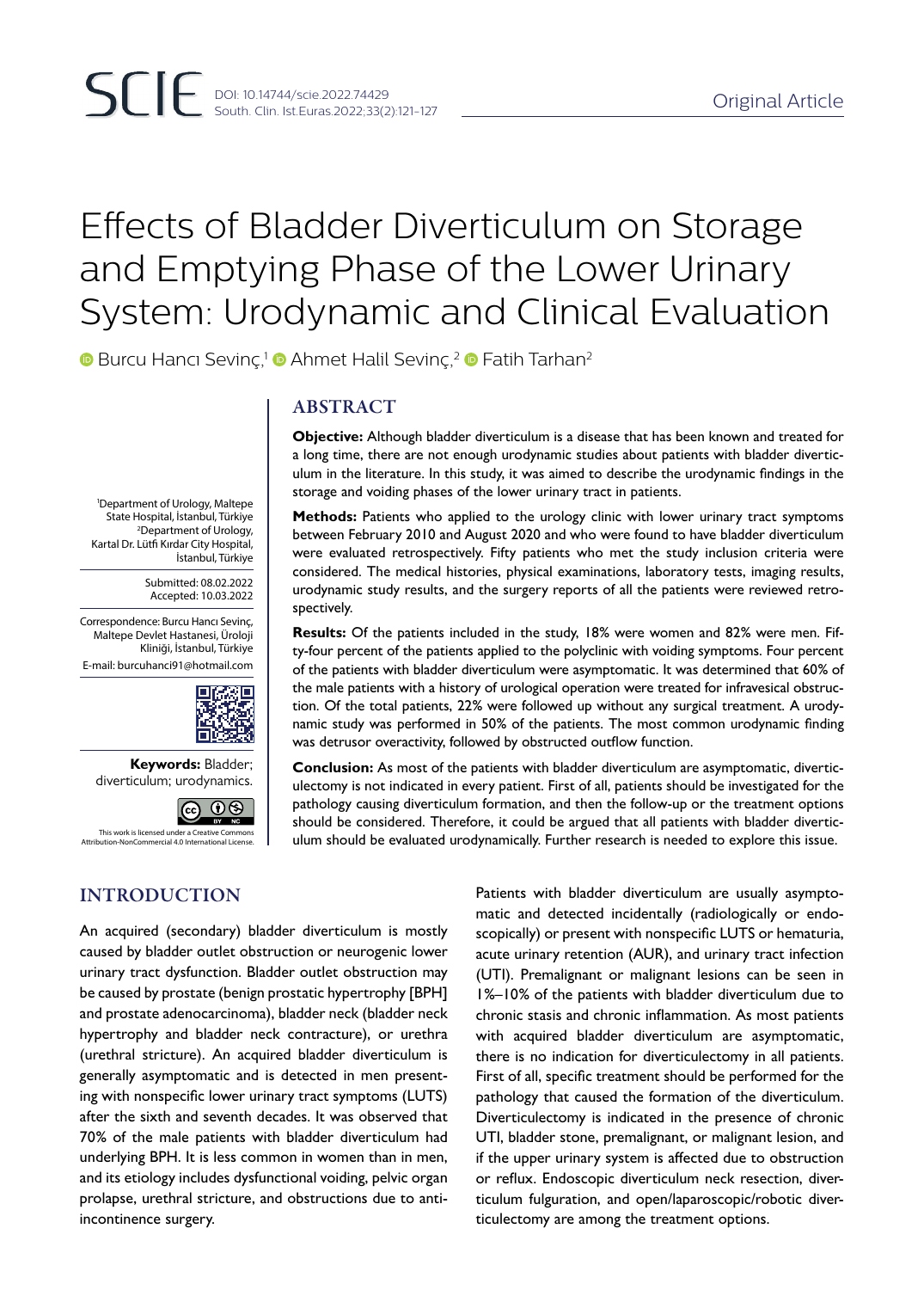Although acquired bladder diverticulum is a disease that has been known and treated for a long time, there are not many urodynamic studies in patients with bladder diverticulum in the literature. Celebi et al.<sup>[1]</sup> showed that large or multiple bladder diverticulum can change the bladder filling and emptying function, reduce the capacity of the bladder, and reduce its elasticity in the rabbit model. They suggested that large or multiple bladder diverticulum may cause voiding dysfunction by leading to involuntary bladder contractions.[1] The result of the urodynamic analysis of 91 male patients by Adot Zurbano et al.<sup>[2]</sup> showed that detrusor contraction time was the only contractility parameter that was significantly affected in the bladder diverticulum, and there was a significant relationship with the use of abdominal pressure during emptying the bladder. They concluded that diverticulectomy provided improvement in bladder contractility.

In a urodynamic study of the patients with acquired bladder diverticulum, decreased bladder capacity, detrusor overactivity (DOA), and decreased compliance in the storage phase, detrusor underactivity (DUA) and outlet obstruction were found to be more common in the voiding phase.<sup>[1]</sup> When viewed from this aspect, preoperative urodynamic analysis can also be used to predict postoperative outcomes.

In this study, it was aimed to describe the urodynamic disorders that exist in the storage and voiding phase of the lower urinary tract in patients with bladder diverticulum.

# MATERIALS AND METHODS

Patients who applied to the urology outpatient clinic of our hospital between February 2010 and August 2020 with lower urinary system symptoms (LUTS) and who were found to have bladder diverticulum after the examinations were evaluated retrospectively. Patients with a history of spinal cord trauma or injury, congenital bladder diverticulum, and active urinary infection, patients who had undergone previous surgery for pelvic malignancy and received radiotherapy or chemotherapy, and those in the pediatric age group were excluded from the study. Fifty patients who met the criteria were included in the study.

Medical history, physical and neurological examination, laboratory tests (complete urinalysis, urine culture, prostate-specific antigen, urea, creatinine, and uroflowmetry), imaging results (urinary ultrasonography and abdominal computed tomography), urodynamic study results, and surgical notes of the patients who had had surgery were reviewed. The Charlson comorbidity index (CI) was calculated based on the medical history of the patients.

The urodynamic study of the patients was performed in accordance with International Continence Society standards. [3] Pressure measurements were made using an air-charged 7 F double-lumen bladder catheter and a 7 F rectal catheter (T-doc, Laborie, Canada). Free flow uroflowmetry was performed in all patients before the invasive urodynamic procedure. At the beginning of the procedure, the residual

urine volume of the patients was recorded. In cystometry (MMS Solar, The Netherlands), the bladder (body weight/4 mL/min) was filled with sterile saline at room temperature with the patient in a sitting position. Simultaneously, bladder, abdominal, and detrusor pressures, urine flow rate, superficial electromyography (EMG), were recorded. The senses, bladder volume, compliance, detrusor activity, and outlet function of the patients were evaluated. Abdominal leak point presure (ALPP) was evaluated with the patients in sitting or standing position, and the bladder was filled with 150 cc of urine. If urinary incontinence did not occur, the Valsalva maneuver was repeated until incontinence was observed at each subsequent 100 mL. In the meantime, attention was paid to the presence of DOA. The abdominal leak point pressure (ALPP) value was accepted as the minimum intra-abdominal pressure that caused urine to leak from the external meatus without voluntary detrusor contraction when the Valsalva maneuver was performed. ALPP  $\leq$ 60 cm $H_2$ O was considered an intrinsic sphincter defect, whereas ALPP >90  $\text{cmH}_{2}$ O was evaluated as an anatomical stress urinary incontinence.<sup>[4]</sup> Moreover, DOA was considered involuntary detrusor contraction at any pressure that could occur spontaneously or with stimulation during the filling phase in cystometry.

Pressure flow study (PFS) was performed after reaching the maximum cystometric capacity when the patient was in the sitting position. Primarily the patient was asked to micturition and then he/she was left alone in the urodynamic laboratory. In the meantime, bladder, abdominal and detrusor pressures, urine flow rate, superficial EMG, were also recorded. The amount of urine remaining in the bladder after PFS was recorded.

While pdetQmax value was >25  $cmH<sub>2</sub>O$  in female patients, patients with Qmax value <12 mL/s were considered to have outlet obstruction.<sup>[4]</sup> Those with a maximum Watts factor of  $\leq$ 7 W/m<sup>2</sup>, which was calculated from the relevant nomogram, were accepted as detrusor failure cases. [5] In male patients, outlet obstruction was evaluated with bladder outlet obstruction index (BOOI = pdetQmax  $-$ 2Qmax), and detrusor contractility was evaluated with bladder contractility index (BCI = pdetQmax + 5Qmax). BOOI >40 was considered an outlet obstruction, and BCI  $<$ 100 was considered a DUA.<sup>[6]</sup> The voiding, which was characterized by an intermittent or staccato flow pattern due to involuntary and intermittent pelvic floor contractions, was considered dysfunctional voiding.

The data were given as mean±standard deviation. In our study, descriptive statistical methods were used. Statistical analysis of the data was performed with GraphPad Prizm5.0 statistical program by using Chi-squared and Mann–Whitney tests. P<0.05 was considered statistically significant.

## RESULTS

Between February 2010 and August 2020, among the patients who applied to the urology outpatient clinic of our hospital with LUTS and who were found to have bladder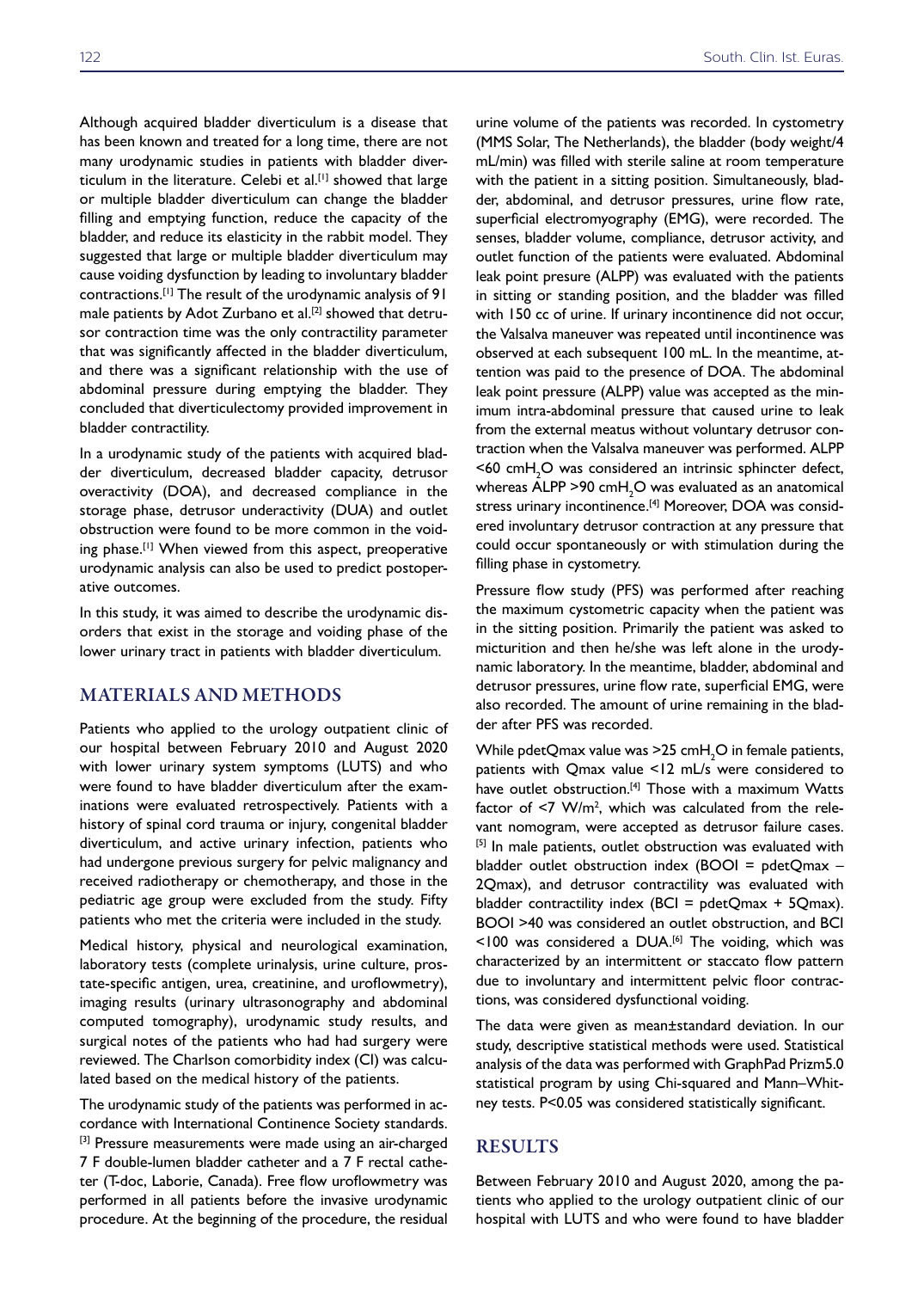diverticulum after the examinations, 50 patients who met the criteria were included in the study.

Of the patients included in the study, 18% were females and 82% were males. The mean age of the patients was  $54.88 \pm 18.31$  years. The mean age of women was 44.56±20.99 years, and the mean age of men was  $57.15\pm17.13$  years ( $p=0.093$ ). It was observed that the male patients were older than the female patients.

The complaints of the patients with bladder diverticulum are given according to the gender in Table 1. Most of the patients applied to the clinic with urological complaints such as excretory symptoms, acute urinary retention (AUR), dysuria, hematuria, incontinence, flank pain, and urinary tract infection (UTI) symptoms, and some patients were found incidentally during routine outpatient controls. Of the patients, 54% applied to the outpatient clinic with emptying symptoms, and a transurethral catheter was inserted into 10% of them due to the development of AUR. Although excretory symptoms were the most common reason for admission to the outpatient clinic, it was observed that 12% of the patients presented with dysuria, 14% with hematuria, 10% with incontinence, 10% with flank pain, and 2% with chronic UTI. Four percent of the patients with bladder diverticulum were found to be asymptomatic (Table 1).

The history of the patients with bladder diverticulum by gender is shown in Table 2. The mean CI of the patients was 0.66±1.1. The mean CI of women was 0.44±0.73, while that of men was 0.71±1.1 (p=0.7231). Eighteen percent of the patients had neurological diseases such as cerebrovascular disease, polyneuropathy, meningomyelocele, and diabetes mellitus. There was a history of previous urological surgery in 22% of the patients. It was determined that 60% of the male patients with a history of urological operation underwent procedure due to infravesical obstruction, cystolithotripsy was performed for bladder stone secondary to infravesical obstruction in 10% of the male patients, and procedure for bladder cancer was performed in 30% of the male patients. Of these male patients, 36% underwent

| Urological complaint     | <b>Female</b> | Male      | <b>Total</b> |  |
|--------------------------|---------------|-----------|--------------|--|
|                          | $n$ (%)       | n (%)     | $n$ (%)      |  |
| <b>Emptying symptoms</b> | 3(33.3)       | 24 (58.5) | 27(54)       |  |
| <b>AUR</b>               | 0(0)          | 5(12.1)   | 5(10)        |  |
| Dysuria                  | 2(22.2)       | 4(9.7)    | 6(12)        |  |
| Hematuria                | 0(0)          | 7(17.0)   | 7(14)        |  |
| Incontinence             | 3(33.3)       | 0(0)      | 3(6)         |  |
| Flank pain               | 2(22.2)       | 3(7.3)    | 5(10)        |  |
| UTI symptoms             | 0(0)          | 1(2.4)    | 1(2)         |  |
| Asymptomatic             | 0(0)          | 2(4.8)    | 2(4)         |  |
| Total                    | 9(100)        | 41 (100)  | 50 (100)     |  |

AUR: Acute urinary retention; UTI: Urinary tract infection.

**Table 1.** Admission complaints of the patients with

operations for diseases other than urological operations.

It was found that 10% of the patients were taking alphablockers or combined therapy (alpha-blocker + dutasteride) for BPH. In addition, 4% of the patients used anticholinergic drugs, while 50% of the patients used drugs due to other systemic diseases (Table 2).

The diverticulum characteristics of the patients by gender are presented in Table 3. According to the imaging methods (urinary ultrasonography or abdominal computed tomography), the mean diverticulum size was  $58\pm30$ mm. While it was 29±26 mm in women, it was 64±27 mm in men. Diverticulum size was found to be statistically different between men and women (p=0.005). The median diverticulum was found to be  $1$  (1-5) in the patients. It was

**Table 2.** History of patients with bladder diverticulum by gender

|                                 | Female<br>$(n=9)$ | Male<br>$(n=4)$ | <b>Total</b><br>$(n=50)$ |
|---------------------------------|-------------------|-----------------|--------------------------|
| History of neurological disease | $\mathfrak{p}$    | 7               | 9                        |
| Previous urological operations  |                   | 10              | 1 I                      |
| <b>TUR-P</b>                    |                   | 4               |                          |
| TUR-Bt                          |                   | 3               |                          |
| Internal urethrotomy            |                   | $\mathbf{2}$    |                          |
| Cystolithotripsy                | O                 |                 |                          |
| Cystocele repair and TOT        |                   |                 |                          |
| Other previous operations       | 2                 | 16              | 18                       |
| Drugs used                      |                   |                 |                          |
| Alpha blocker                   |                   | 3               |                          |
| Combined therapy (alpha-        |                   | C               |                          |
| blocker and dutasteride)        |                   |                 |                          |
| Anticholinergic                 | $\mathfrak{p}$    | n               |                          |
| Other drugs                     | 5                 | 20              | 25                       |
|                                 |                   |                 |                          |

TUR-P: Transurethral resection-prostatectomy; TUR-Bt: Transurethral resection-bladder tumor; TOT: Transobturator tape.

| <b>Table 3.</b> Diverticulum characteristics of patients with |
|---------------------------------------------------------------|
| bladder diverticulum by gender                                |

|                           | <b>Female</b> | Male      |  |
|---------------------------|---------------|-----------|--|
|                           | $n$ (%)       | n (%)     |  |
| Diverticulum size         |               |           |  |
| $<$ 5 cm                  | 8(88.8)       | 15(36.5)  |  |
| $5-10$ cm                 | 1(11.1)       | 21(51.2)  |  |
| $>10$ cm                  | O             | 5(12.1)   |  |
| Number of diverticulum    |               |           |  |
| Solitary                  | 7(77.7)       | 29 (70.7) |  |
| Multiple                  | 2(22.2)       | 12(29.2)  |  |
| Diverticulum localization |               |           |  |
| Lateral walls             | 9(100.0)      | 34 (82.9) |  |
| Posterior wall            | o             | 6(14.6)   |  |
| Dome                      | O             | 1(2.4)    |  |
| Anterior wall             | O             | 0         |  |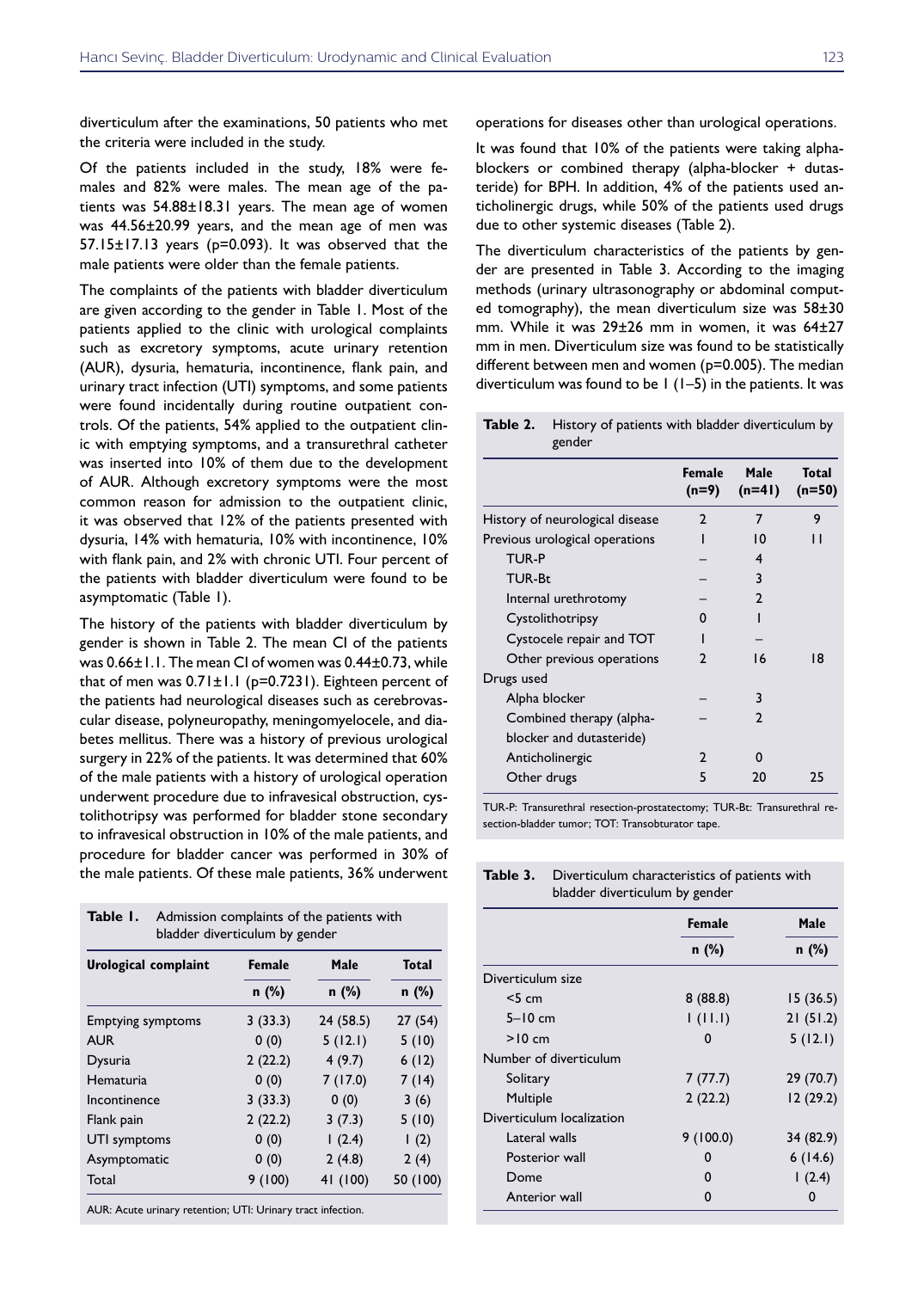observed that the diverticulum was mostly solitary in all genders. The median value of diverticulum was found to be  $1$  (1–3) in women and  $1$  (1–5) in men (p=0.930). It was determined that the bladder diverticulum was localized not only in the lateral wall of the bladder but also in the posterior wall and dome (Table 3).

Prostate volumes of 41 male patients with bladder diverticulum were found to be 49.30 cc (15–166 cc) on average. Bladder stones were found in 4.8% of the male patients, and bladder tumor was found in 4.8% of the male patients as additional pathology. A biopsy was taken from the suspicious area in the diverticulum in one of the patients with suspected tumor in his cystoscopies and the pathology result was Ta low-grade transitional cell carcinoma. In another patient, a 2 cm tumor was resected lateral to the diverticulum orifice, and it was interpreted by the pathologist as suspicious of carcinoma in situ. No additional pathology was detected in female patients.

The treatments applied to patients with bladder diverticulum and their distribution by gender are given in Table 4. Of the patients included in the study, 22% were followed without surgical treatment. Of the patients who were followed up, 72.7% were women. Various urological surgical treatments were applied to 78% of the patients. It was determined that only 2.5% of the patients who needed surgical treatment were women. The endoscopic intervention was performed in 25.6% of the patients and open or laparoscopic operations were performed in the others. Diverticulectomy was performed in 71.7% of the surgically treated patients and laparoscopic diverticulectomy was performed in 3.5% of them, while open diverticulectomy was performed in the remaining group of the patients. It was determined that 25% of the patients who underwent diverticulectomy had simultaneous ureteroneocystostomy operation because diverticulum was close to the ureteral orifice or that the diverticulum also held the ureteral orifice. It was found that 17.5% of the male patients underwent open prostatectomy in addition to diverticulectomy, while 2.6% of them performed only open prostatectomy. While it was determined that 36.8% of the male patients had an open or endoscopic surgical procedure for infravesical obstruction, none of the female patients were treated for infravesical obstruction. TUR-P operation was performed in 50% of the endoscopic operations performed for male patients due to infravesical obstruction, and internal urethrotomy was performed in 30%. Internal urethrotomy was performed in addition to 20% of the patients who underwent TUR-P and cystolithotripsy was performed in 20% of the patients (Table 4).

The distribution of urodynamic findings by gender is shown in Table 5. Urodynamics was performed in 50% of the patients who were included in the study. It was observed that 36% of the patients who underwent urodynamic analysis were females and 64% were males. The findings in the filling phase and voiding phase of the urodynamic examination are given in Table 5. The most common urodynamic finding of the patients who were included in the

**Table 4.** Treatments applied to patients with bladder diverticulum and their distribution by gender

|                                           | <b>Female</b> | Male              | <b>Total</b>      |
|-------------------------------------------|---------------|-------------------|-------------------|
|                                           | n (%)         | $n$ (%)           | n (%)             |
| Follow-up                                 |               | 8 (72.7) 3 (27.2) | 11(22)            |
| Surgical intervention                     | (2.5)         | 38 (97.4)         | 39 (78)           |
| Diverticulectomy and<br>cystolithotomy    |               | 1(2.6)            |                   |
| Diverticulectomy                          | ı             | 14(36.8)          |                   |
| Diverticulectomy and UNC                  |               | 7(18.4)           |                   |
| Diverticulectomy and TVP                  |               | 5(13.1)           |                   |
| Open prostatectomy                        |               | 1(2.6)            |                   |
| <b>TUR-P</b>                              |               | 3(7.8)            |                   |
| <b>TUR-P and Internal</b><br>ureterostomy |               | 1(2.6)            |                   |
| TUR-P and cystolithotripsy                |               | 1(2.6)            |                   |
| Internal ureterostomy                     |               | 3(7.8)            |                   |
| <b>TUR-biopsy</b>                         |               | 2(5.2)            |                   |
|                                           | 9(100)        |                   | 41 (100) 50 (100) |

UNC: Ureteroneocystostomy; TVP: Transvesical prostatectomy; TUR-P: Transurethral resection-prostatectomy, TUR-biopsy: Transurethral resection-biopsy.

**Table 5.** Distribution of urodynamic findings by gender in patients with bladder diverticulum

|                             | Female  | Male                | <b>Total</b> |
|-----------------------------|---------|---------------------|--------------|
|                             | $n$ (%) | $n$ (%)             | n (%)        |
| Filling phase               | 9       | 16                  | 25           |
| Normal                      | 0       | $3(18.7)$ $3(12.0)$ |              |
| Detrusor overactivity       | 7(77.7) | 10 (62.5) 17 (68.0) |              |
| Stress urinary incontinence | 0       | 1(6.2)              | (4.0)        |
| Mixed urinary incontinence  | 2(22.2) | 2(12.5) 4(16.0)     |              |
| Voiding phase               | 9       | 16                  | 25           |
| Normal                      | 2(22.2) | 3(18.8) 5(20.0)     |              |
| Detrusor underactivity      | 1(11.1) | $2(12.5)$ 3 (12.0)  |              |
| Obstructed outlet function  | 6(66.6) | 10 (62.5) 16 (64.0) |              |
| Not voiding                 | 0       | 1(6.2)              | (4.0)        |

study was DOA, followed by obstructed outlet function in the voiding phase. In the filling phase, 84% of the patients had DOA and 20% of the patients had urodynamic stress incontinence. In addition, mixed urinary incontinence was found in 16% of the patients. In the voiding phase, DUA was detected in 16% of the patients and outlet obstruction in 64%. No pathology was detected in 12% of the patients in the filling phase and 20% of the patients in the voiding phase (Table 5).

## DISCUSSION

Bladder diverticulum is the herniation of the bladder urothelium (mucosa and submucosa) through the muscu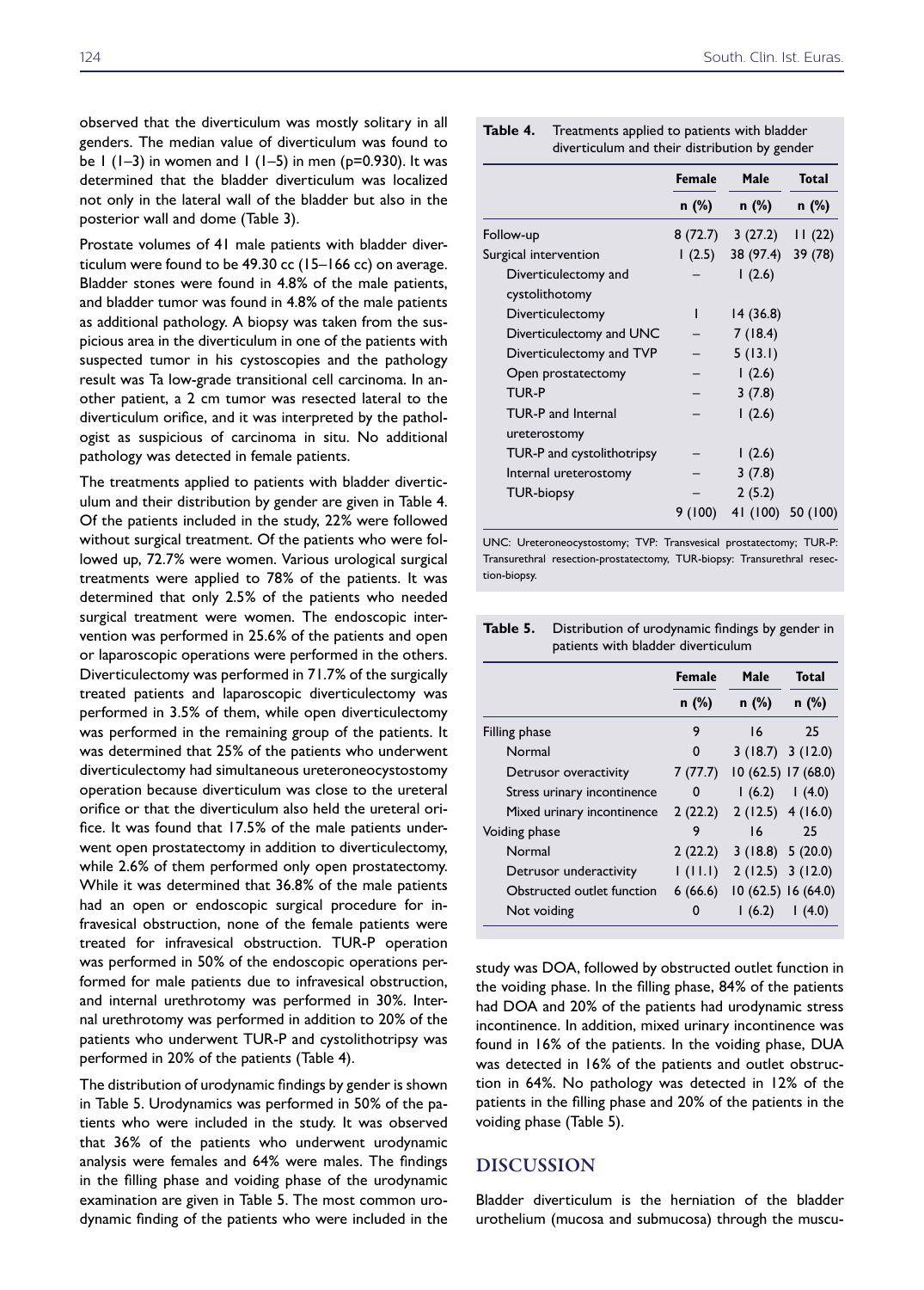laris propria from congenital or acquired weak points of the bladder muscle.<sup>[7]</sup> The outer wall of the bladder diverticulum usually contains scattered smooth muscle fibers; however, they are not functional.<sup>[8]</sup> Emptying dysfunction occurs due to the sparse or absence of muscle layer covering the diverticulum and noncontractile diverticulum mucosa, thus resulting in diverticular hypotonia that contributes to urinary stasis.[1]

In the literature, bladder diverticulum is more common in men than in women, and this ratio is approximately 9:1. [8] In our study, the male–female ratio of the patients was found to be 4.5:1. The higher number of female patients in our study may be due to the increased use of imaging modalities and the inclusion of asymptomatic patients. In our study, the mean age of the patients was found to be 54.88±18.31 years, and the age of the male patients was found to be more advanced. In our study, the patients with bladder diverticulum were usually detected in the sixth and seventh decades.<sup>[9]</sup>

According to studies, most bladder diverticula are asymptomatic and are detected incidentally during the evaluation for hematuria, bladder outlet obstruction, or UTI. As a result of the large size of the diverticulum, recurrent UTI may be manifested with the development of bladder stones, urinary retention, and malignancy due to chronic irritation of the urine.<sup>[7,10,11]</sup> In our study, 54% of the patients showed voiding symptoms and 10% of the patients underwent transurethral catheterization due to AUR. Although emptying symptoms were the most common reasons for admission, 12% of the patients presented with dysuria, 14% with hematuria, 10% with incontinence, 10% with flank pain, and 2% with chronic UTI. In our study, only 4.8% of the patients with bladder diverticulum were found to be asymptomatic. In the literature, 90% of adults with bladder diverticulum are asymptomatic.<sup>[8]</sup> In our study, the rate of asymptomatic patients was found to be very low compared with the literature. We think that the patient group included in our study was not chosen from the community and who applied to the urology outpatient clinic with any urological complaint.

According to the study of Van Arsdalen and Wein, acquired bladder diverticula are mostly caused by bladder outlet obstruction or neurogenic vesicourethral dysfunction.[8] An acquired bladder diverticulum is common in the case of bladder outlet obstruction.[8] Common causes of bladder outlet obstruction in men include benign/malignant prostate disease and urethral stricture. Less common causes include primary bladder neck obstruction, vesicourethral anastomotic stenosis after prostatectomy, and functional obstruction as a result of neurogenic vesicourethral dysfunction.[8] According to a study, approximately 70% of bladder diverticulum was found to be associated with BPH.<sup>[12]</sup> In women, pathologies that cause outlet obstruction such as dysfunctional voiding, vaginal prolapse, bladder neck hypertrophy, urethral stricture, and iatrogenic obstruction due to anti-incontinence surgery were identified as bladder diverticulum etiology.

[12] In addition, it has been shown in some studies that acquired bladder diverticula can also be found in children and young adults secondary to some conditions such as posterior urethral valve, prune belly syndrome, neurogenic vesicourethral dysfunction, and genetic connective tissue disorders (e.g., Ehlers-Danlos or Williams syndrome).<sup>[12]</sup> In our study, 18% of the patients had neurological diseases such as cerebrovascular disease, polyneuropathy, meningomyelocele, and diabetes mellitus that could cause bladder contraction disorders. There was a history of previous urological surgery in 22% of the patients. It was determined that 60% of the male patients with a history of urological operation were operated due to infravesical obstruction, 10% of them underwent cystolithotripsy for bladder stone secondary to infravesical obstruction, and 30% of them underwent TUR-Bt operation for bladder cancer. In addition, it was found that 10% of the patients were receiving alpha-blocker or combined treatment (alpha-blocker + dutasteride) for BPH.

Acquired bladder diverticula, similar to the congenital type, are most commonly detected in the ureterovesical junction, but they can also occur in other localizations of the bladder.[12] In our study, we found out that diverticula were located not only in the lateral wall of the bladder but also in the posterior wall and dome.

As a result of the large size of the bladder diverticulum, recurrent urinary infection, bladder stones, urinary retention, and the development of malignancy due to chronic irritation of the urine may occur.[7,10,11] Small bladder diverticula are mostly asymptomatic. Although the behavior of large or multiple small diverticulum is not known exactly, they may exhibit different behaviors such as voiding dysfunction, detrusor contraction disorders, or DOA.[1] To our knowledge, there is no study in the literature that determines or classifies the size of the bladder diverticulum. In our study, we classified bladder diverticula according to their size and solitary or multiple. In our research, the mean diverticulum size was determined as 58±30 mm by imaging methods. It was 29±26 mm in women and 64±27 mm in men (p=0.005). According to our findings, diverticulum sizes were found to be higher in men than in women, which proves that infravesical obstruction is more common in men. The median diverticulum was found to be 1 (1–5) in the patients. The median value of the diverticulum was found to be  $1$  (1-3) in women and  $1$  (1-5) in men (p=0.930). In our study, although a significant value was found for the diverticulum size in female and male patients, no significant value was obtained in terms of the number of diverticula. In addition, bladder tumors were detected in 4.8% of the male patients included in our study. In the literature, the malignancy development rate in the bladder secondary to bladder diverticulum was found to be between 0.8% and 13%.[10,13]

Observation is the least invasive treatment option for diverticulum management.<sup>[13]</sup> In our study, 22% of the patients were followed up without surgical treatment as stated in the literature. Of the patients who were followed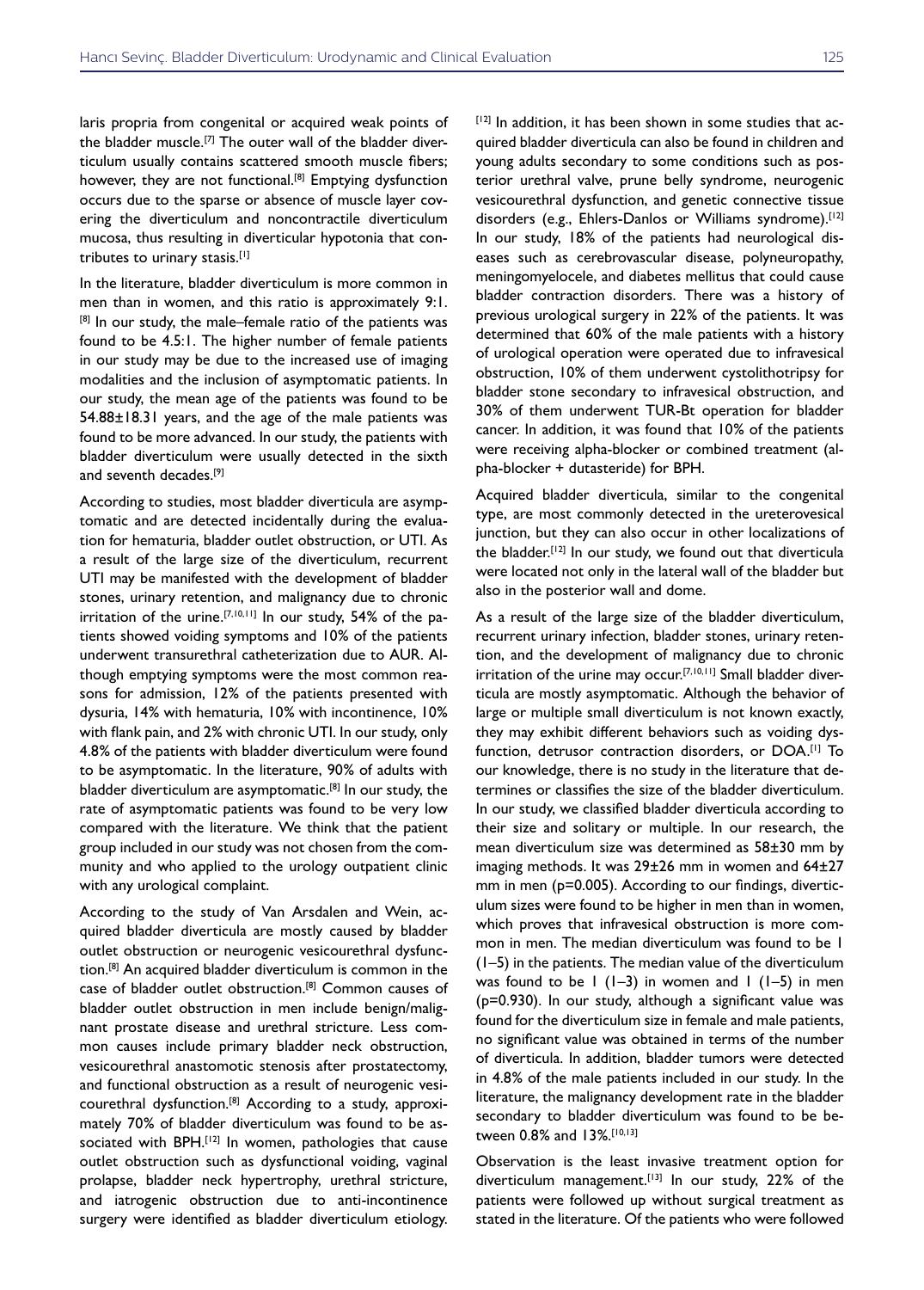up, 72.7% were females. Follow-up recommended in adult patients with minimal symptoms and no complicating factors, but patients should be informed about the increased risk of malignancy and the need for periodic examination, as well as the potentially aggressive nature of malignancy that may develop. In addition, the optimal timing and type of surveillance for those who choose surveillance are not well defined, but a periodic reassessment of symptoms should consist of urine studies (including cytology) and endoscopic examination of the lower urinary tract.<sup>[8]</sup> There is no consensus in the literature about the best approach for the treatment of bladder diverticulum.<sup>[7,14]</sup> First of all, the etiology of bladder diverticulum should be investigated and a treatment plan should be drawn after the patients are examined in detail in terms of intervention with diverticulum with or without this etiology.

Since Czerny's first description of diverticulectomy in 1897, the surgical treatment of bladder diverticulum has evolved from open surgery to endoscopic procedures, laparoscopic, and robotically assisted laparoscopic techniques. The choice of surgical technique for bladder diverticulectomy depends on many factors, including the number and location of the diverticulum, the proximity of the diverticulum to the ureter, and the need for concomitant ureteral or bladder outlet surgery.<sup>[12]</sup> In our study, 25.6% of the patients underwent endoscopic surgery, 80% of them were operated on infravesical obstruction such as TUR-P, internal urethrotomy, and cystolithotripsy, and 20% were TUR-Bt for bladder tumors. None of the patients included in our study underwent endoscopic procedures such as diverticulum fulguration or diverticulum neck incision. Diverticulectomy operation was performed in 71.7% of the surgically treated patients, laparoscopic diverticulectomy was performed in 3.5% of them, and open diverticulectomy operation was performed on the rest of the patients. Only the diverticulectomy procedure was performed in 38.4% of the patients who were operated on for bladder diverticulum and just 6.6% of these patients were women. The percentage of operations for simultaneous outlet obstruction was found to be 12.8% in patients who underwent surgery for diverticulum (open or laparoscopic diverticulectomy). Simultaneous ureteroneocystostomy was performed in 25% of the patients who underwent diverticulectomy because the diverticulum was close to the ureteral orifice or the diverticulum also included the ureteral orifice. In addition, it was determined that 36.8% of the male patients were treated with open or endoscopic surgery for only infravesical obstruction without intervening diverticulum. Compared with the literature, this supports the existence of bladder outlet obstruction in the etiology of the diverticulum.

Bladder outlet obstruction, impaired contractility, increased postvoid residual urine, and DOA are seen as some of the urodynamic findings associated with bladder diverticulum.[8] Urodynamics was performed in 50% of the patients included in our study, and 36% of the patients who underwent urodynamic analysis were females and

64% were males. The most common urodynamic finding in patients in the storage phase is DOA, followed by outlet obstruction in the emptying phase. Apart from these findings, urodynamic stress incontinence was found in 20% of the patients, mixed urinary incontinence in 16%, and DUA in 16% of the patients in our study. In addition, although bladder diverticulum was present, no urodynamic pathology was detected in 12% of the patients in the filling phase and 20% of the patients in the voiding phase. When compared with the literature, similar urodynamic findings (DOA, obstructed outlet function, and DUA) were found in our study as well. There are also studies in the literature showing that bladder contractility improves after diverticulectomy.<sup>[1]</sup> In the study conducted by Zurbano et al.,<sup>[2]</sup> a decrease in bladder contractility time was found after diverticulectomy.

In conclusion, as most of the patients with acquired bladder diverticulum are asymptomatic, there is no indication for diverticulectomy in all patients. First of all, patients should be investigated for the pathology causing diverticulum formation and then follow-up or treatment options should be taken into consideration. In our opinion, an operation or follow-up decision can be made as a result of urodynamic examination, and preoperative urodynamic examination can also be used to predict postoperative results. Therefore, all of the patients with bladder diverticulum should be evaluated urodynamically. Further research is needed to fully elucidate this issue.

#### Ethics Committee Approval

This study approved by the Kartal Dr. Lütfi Kırdar Training and Research Hospital Clinical Research Ethics Committee (Date: 06.12.2019, Decision No: 2019/514/167/21).

Informed Consent

Retrospective study.

Peer-review

Internally peer-reviewed.

Authorship Contributions

Concept: B.H.S., F.T.; Design: B.H.S., F.T.; Supervision: F.T.; Data: B.H.S., A.H.S.; Analysis: B.H.S., A.H.S., F.T.; Literature search: B.H.S., A.H.S., F.T.; Writing: B.H.S., F.T.; Critical revision: B.H.S., A.H.S., F.T.

Conflict of Interest

None declared.

### REFERENCES

- 1. Celebi S, Kuzdan Ö, Özaydın S, Başdaş C, Özaydın İ, Yazıcı M, et al. The effect of bladder diverticula on bladder function: An experimental study in rabbits. J Pediatr Surg 2016;51:1538–[42. \[CrossRef \]](https://doi.org/10.1016/j.jpedsurg.2016.02.087)
- 2. Adot Zurbano JM, Salinas Casado J, Dambros M, Virseda Chamorro M, Ramírez Fernández JC, Silmi Moyano A, et al. Urodynamics of the bladder diverticulum in the adult male. Arch Esp Urol 2005;58:641–9.
- 3. Rosier PFWM, Schaefer W, Lose G, Goldman HB, Guralnick M, Eustice S, et al. International Continence Society Good Urodynamic Practices and Terms 2016: Urodynamics, uroflowmetry, cystometry and pressure-flow study. Neurourol Urodyn 2017[;36:1243–60.](https://doi.org/10.1002/nau.23124)